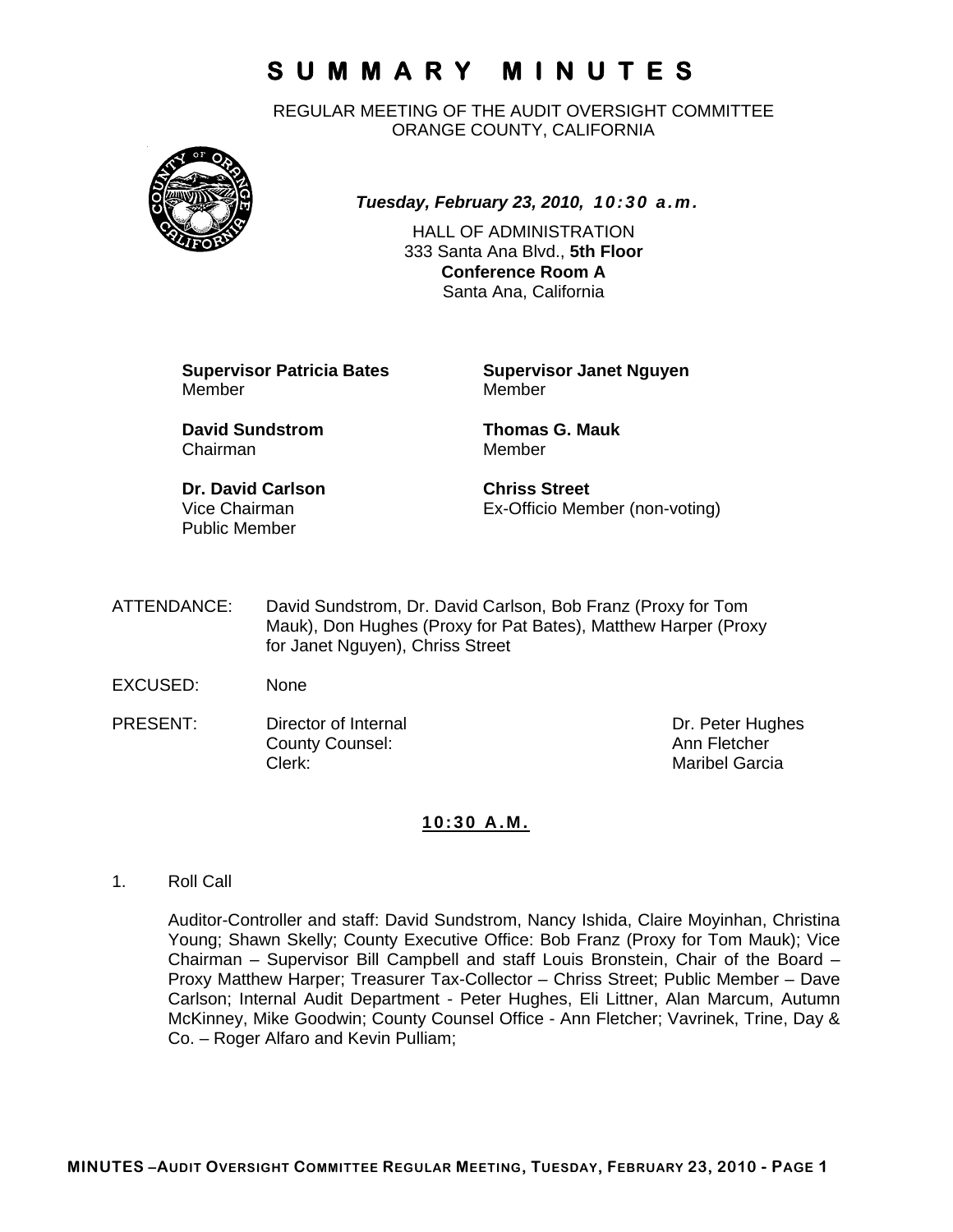2. Approve Audit Oversight Committee Regular Meeting Minutes of November 12, 2009 VOTE: Motion-Franz (proxy for Mauk), Second-Carlson, Sundstrom-Yes, Campbellabstain, Nguyen-Absent **Approved** 

Proxy for Chair Nguyen, Matthew Harper, arrived at meeting at 3:10 p.m.

- 3. Approve Audit Oversight Committee Special Meeting Minutes of December 10, 2009 VOTE: Motion-Carlson, Second-Franz (proxy for Mauk), Sundstrom-Yes, Campbellabstain, Nguyen-proxy Harper-Yes **Approved**
- 4. Receive SAS 114 Required Communication from External Auditors Vavrinek, Trine, Day & Company, LLP **Received**

 Kevin Pulliam addressed the AOC and stated his presentation was the annual communication required by SAS 114. Mr. Pulliam stated the hand-out listed the reporting entities. The single audit was still on going. He noted originally estimated 8 programs, but up to 13 programs now. He stated that more testing would be done. The letter explains VTD responsibilities under generally accepted auditing standards and OMB circular A133.

Mr. Pulliam stated VTD identified 3 significant audit findings. He explained the County adopted 3 new GASB pronouncements during the fiscal year 08/09. The first was GASB 49 – Accounting and Financial Report for Pollution Remediation Obligations. The adoption of that standard required a Re-Statement as detailed in Note 2 of the CAFR. Mr. Pulliam stated two additional GASB pronouncements were adopted, GASB 55 and GASB 56. He explained the pronouncements cleaned up the hierarchy of GAAP as well as the codification of some of GAAP bringing them up the purview of GAP. He noted there was no financial impact. Mr. Sundstrom asked if any of VTD clients that had pollution remediation that have required restatement as well. Mr. Pulliam answered that was correct. He noted it was required by the pronouncement itself. Mr. Sundstrom added that the restatement was an example of something positive not negative because it complied with GAAP.

Mr. Pulliam noted significant estimates on page 3. He added there were no difficulties encountered in performing the audit and they attached a list as required of the audit adjustments that were posted. Mr. Pulliam said the County was very good at posting items when adjustments were discovered. He also stated there were no disagreements with management as part of the audit process. Mr. Pulliam stated VTD had obtained a management representation letter and they were not aware of the County seeking consultation or an additional opinion as related to County pronouncements or technical issues. Mr. Pulliam stated there were no other findings or audit issues that had an impact from VTD perspective that needed reporting. Mr. Campbell asked about Schedule A, the posted audit adjustments, if the dollars were absolute dollars. Mr. Pulliam stated it was correct.

Mr. Sundstrom stated he asked VTD if there were ways to save costs on fee billings. He noted VTD submitted a proposal and he was reviewing it with staff and planned to bring it back to the AOC for oversight. He thanked VTD for their support.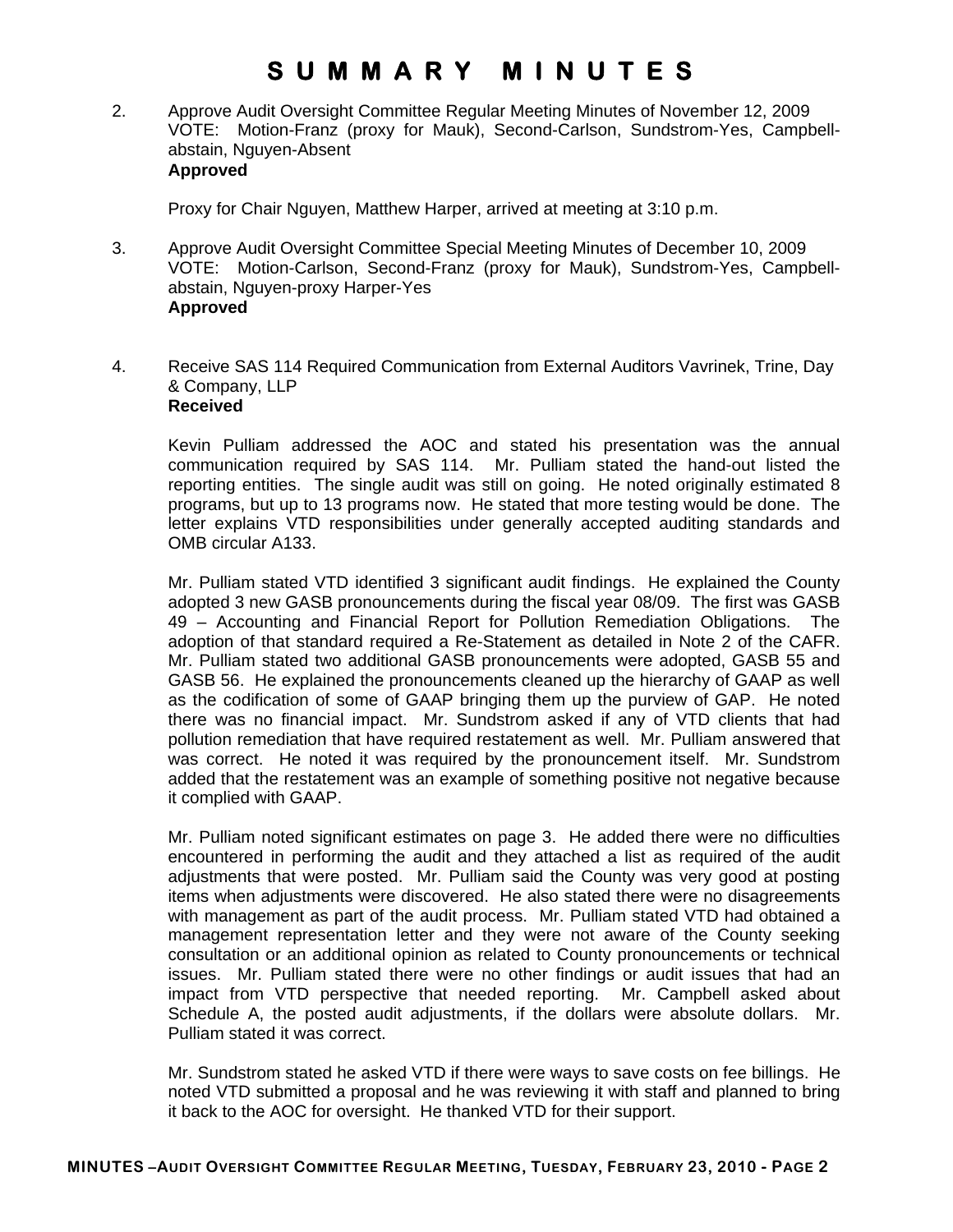5. Receive Status of the Serpentine Funding Limited P-T Notes (formerly Whistlejacket SIV) (continued from AOC 9/17/08-Item 6, 5/29/08-Item 5, 2/28/08-Items 6 and 8, 12/11/09-Item 3, 3/25/09-Item 4, 5/27/09-Item 4, 9/2/09-Item 4, 11/23/09-Item 4) **Received** 

Mr. Street referenced the hand-out and explained the activity. Mr. Sundstrom asked what the Net amount was. Mr. Street answered the Net from principal was about 60% and added that Net from principal and pay down was near 52%. Mr. Campbell stated the hand-out detailed principal outstanding of \$48 Million and portfolio principal of \$332 Million. What was the amount owed to the investor class that the County was in and was there any one that held priority above the County. Mr. Street answered no, the County was in the highest class. The principal number represented principal plus capital notes. Mr. Campbell asked with the issue of risk of lower quality of debt we might get most of the money back. Mr. Street responded yes. Mr. Franz stated that the down grades alarmed him that the percentage of A-rated securities or better went from 90 to 82% in a short period of time. Mr. Street felt it was the time of year. Mr. Franz asked if he felt it was a trend. Mr. Street didn't believe it would be worse than 08/09. He felt the County was well reserved. He felt most of the assets were performing.

Mr. Sundstrom asked the Committee what their pleasure was if they felt the item continue to be presented as a regular item. Mr. Sundstrom noted the status of Serpentine was also presented at the Treasury Oversight Committee. Mr. Campbell stated he felt it was best to keep it an item and Mr. Carlson agreed.

6. Receive, discuss and approve revisions to draft New Audit Oversight Committee Charter VOTE: Motion-Campbell, Second-Carlson, Sundstrom-Yes, Harper (proxy for Nguyen) yes, Franz (proxy for Mauk)-Yes **Approved**

Mr. Sundstrom stated the Audit Charter for the AOC had not been revised for a long time. He felt a new Audit Charter would allow for the AOC to conform better with the GFOA standards as well as the industry tool box published by AICPA in the government arena.

Mr. Sundstrom stated Committee members presented some changes at an interim meeting and County Counsel also provided editorial changes. The revised draft was handed-out. Mr. Sundstrom stated additional changes were made related to the AOC advising the Board of Supervisors on the Director of Internal Audit's performance. He noted Counsel stated that it was not possible for the AOC to evaluate Dr. Hughes' performance as Dr. Hughes reported to the Board and not the Committee therefore that language was stricken.

Mr. Sundstrom defined the blue in the package was equal to the green in the hand-out. The red in the document were additional comments based primarily on conversations with County Counsel. Mr. Franz asked if the changes were of the existing charter. Mr. Sundstrom stated it was very different from the first charter. Mr. Campbell stated he was struggling with the differences in the hand-out verses what was provided in the package. Mr. Sundstrom stated he would go over item per item. Mr. Harper (proxy for Nguyen) asked when he should present Supervisor Nguyen's changes. Mr. Sundstrom answered when each item was discussed would be best.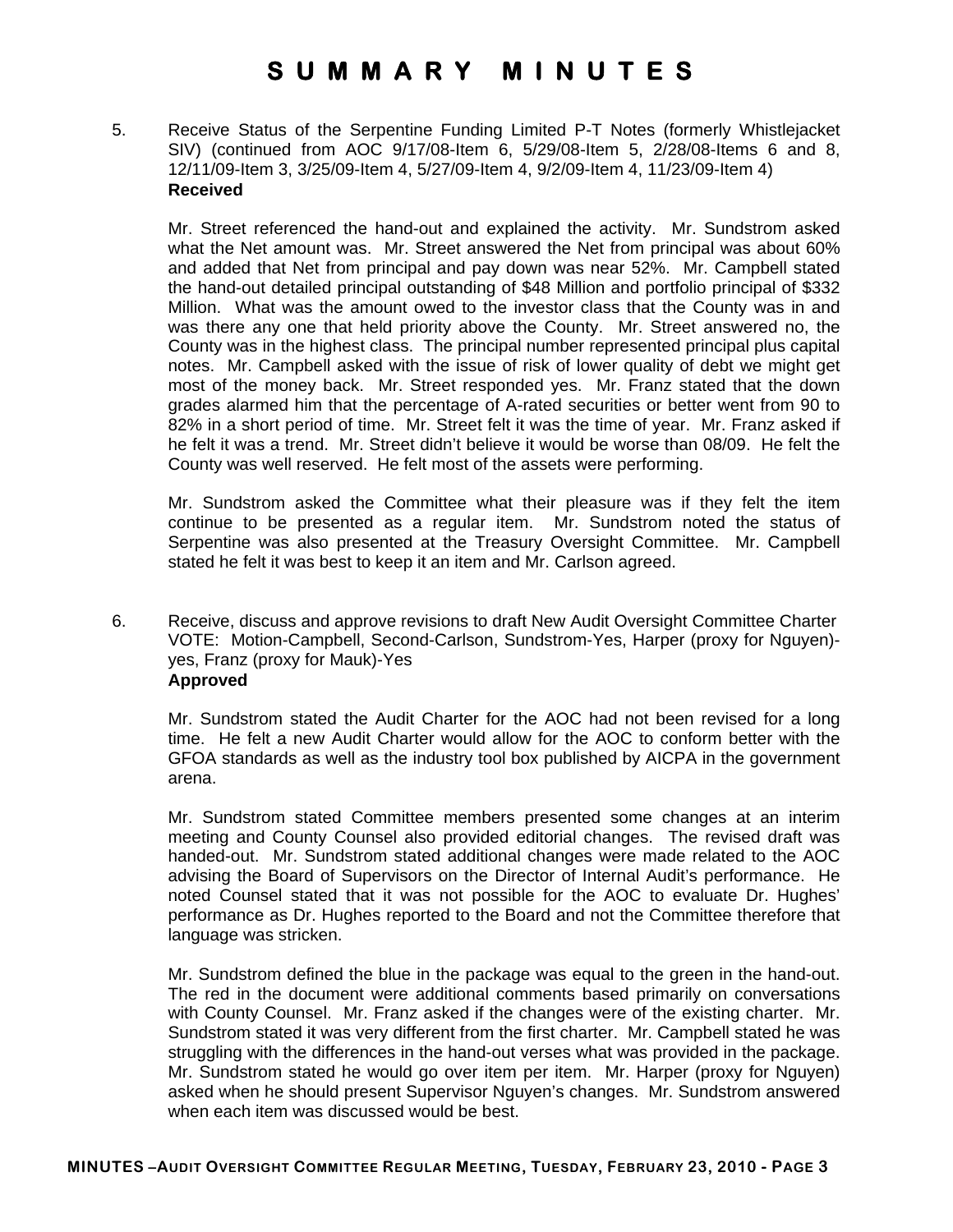Item 1.2 – Mr. Sundstrom addressed Mr. Carlson and stated it was an editorial change. "The Board of Supervisors established the AOC pursuant to Board resolution 95-271 dated April 25, 1995." Mr. Sundstrom thanked Ann Fletcher for the editorial change.

Item 2.0 – Mr. Sundstrom stated it was generally the original purpose of the original charter. He noted Supervisor Pat Bates requested the language remain the same and did not want to deviate from the original charter.

Item 3.1 – Mr. Sundstrom stated this item would read, "The AOC shall consist of the following: the Chair and Vice Chair of the Board of Supervisors, the Auditor-Controller, the Treasurer Tax-Collector (non-voting), the County Executive Officer and one Public Member." The language was the preference of two sitting Board members of the Committee.

Item 3.1.1 – Mr. Sundstrom stated the item was to reflect a singular public member. Mr. Campbell stated his did not reflect that and asked if he would change engaged to appointed. Mr. Sundstrom stated he would be sure to make the change. Mr. Harper (proxy for Nguyen) requested the language read, "The public member should be appointed by the Board for the term of four years and may be reappointed or removed by the Board of Supervisors." Mr. Harper said although implied, she requested it be clearly stated.

Item 4.1 – Mr. Sundstrom stated the item was a reminder that all meetings were subject to the Brown Act.

Mr. Sundstrom stated number changes were made beginning at item 4.3.

Item 4.3 - Mr. Campbell referenced County Counsel's changes "decisions made by the majority of the Members shall be regarded as acts of the AOC", was it meant for Members present? Ann Fletcher stated it could be clarified but that yes, it was the intent. The language would reflect Members present. Mr. Campbell clarified that when there was a quorum, it would take the majority of the quorum to pass an item.

Item 4.4 - Mr. Sundstrom stated the item was at the request of Supervisor Nguyen. He added prior language that he presented would not allow proxy's for the Board Members of the AOC. He said he hoped to keep the member representation at high level as possible at the table. Mr. Sundstrom stated it was the request of Supervisor Nguyen to allow the Board Members of the AOC to choose whomever they want to represent them at the AOC meetings. No language changes to item 4.4 were made.

Item 4.7 – Mr. Sundstrom stated the item read, "Reports distributed in conjunction with the AOC agenda shall be distributed sufficiently in advance to allow their review." Mr. Campbell clarified except for modifications by County Counsel. Renee Aragon, clerk, asked for clarification in the distribution of material. She stated material was currently distributed according to Brown Act requirements (48 hours advanced of meeting dates) and asked if the AOC was asking for more time. Mr. Campbell recommended and the others agreed to replace the word sufficiently with the words Brown Act to clarify the matter.

Item 5.1 – Mr. Sundstrom stated the language should read "submitted to the Board for approval" for clarification.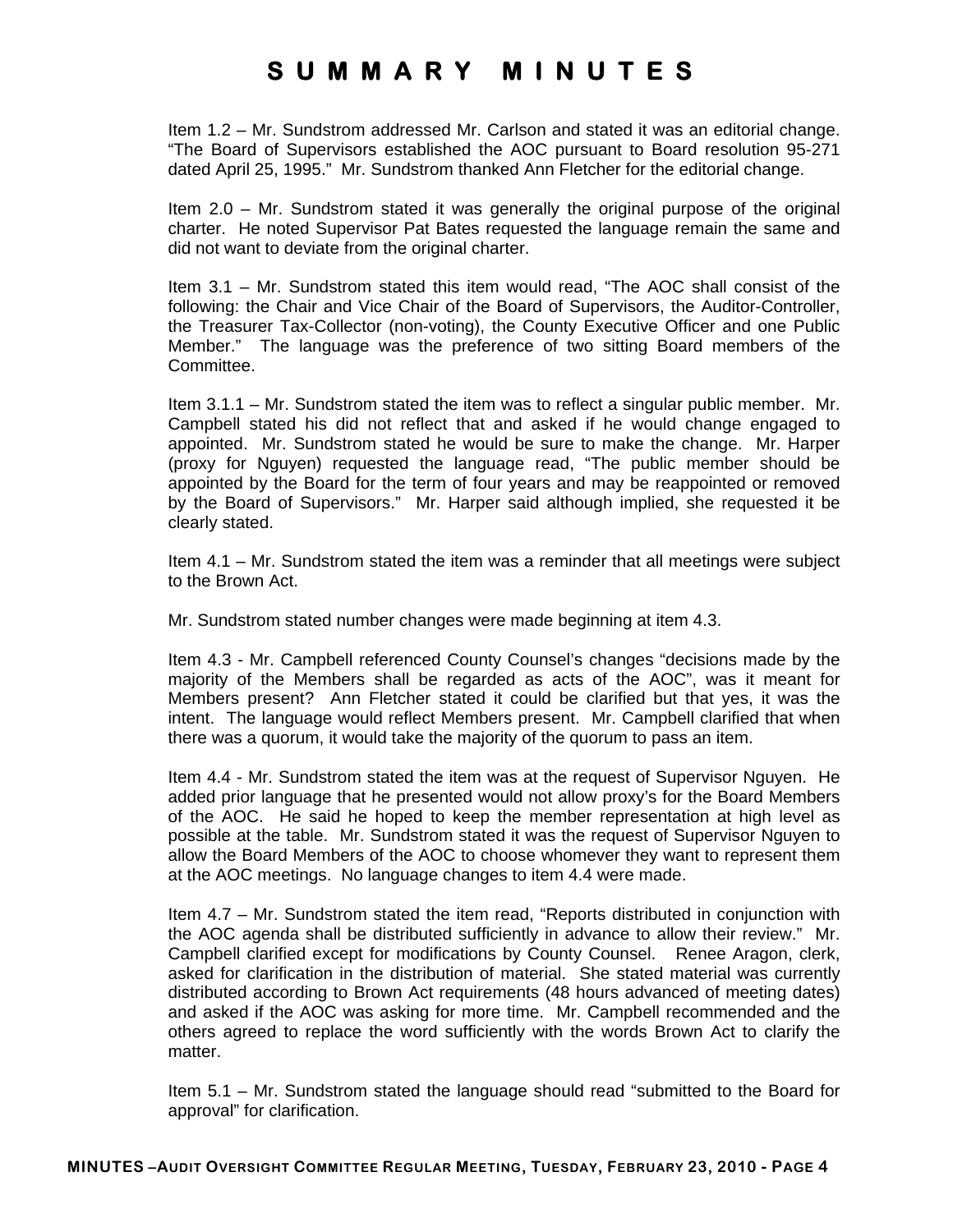Item 5.2 – Mr. Sundstrom stated the item was stricken. Mr. Harper (proxy for Nguyen) wanted the committee to consider, rather than strike the item to replace it with possible language, "it is expected the AOC will routinely brief the Board of Supervisors via written annual report or another periodic summary." Mr. Sundstrom stated the intent was covered under another item 7.1 on page 5, the item reads, "the AOC shall prepare an annual report…" Mr. Harper stated he believed it addressed the intent of Supervisor Nguyen. Given Mr. Harper's comments, Mr. Sundstrom stated the item would be stricken.

Mr. Sundstrom stated the words "it is expected that the AOC shall routinely notify the Board" would be stricken. The language, "it is expected that the AOC specify a person such as the Chair" was also stricken.

Item 5.5 – Mr. Sundstrom read the item, "The role of the AOC can be fulfilled only if its members are well informed. Members shall be briefed on the Committee's purpose, responsibilities, objectives, and on the discussion, providing insight on the topics and subtopics discussed." and asked for comments. Chriss Street stated the words "AOC can be fulfilled only if its members are well informed" was a problematic. He suggested the role of the AOC can be fulfilled if its members are briefed on its purpose rather than the word well-informed. Specifically he suggested to strike "can be fulfilled… to the point of …are informed on the committee's purpose. Mr. Sundstrom stated he would strike the first sentence, "The role of the AOC can be fulfilled only if its members are well informed."

Item 5.6 – Mr. Sundstrom stated was for new members and training related (blue/red version) and most importantly for a new Board member. Mr. Street suggested to leave formal in or formal out of training. Mr. Sundstrom stated the language was to avoid any violations of the Brown Act.

Item 5.7 – Mr. Sundstrom stated the words "pursuant to County purchasing policy and procedures" was added at the suggestion of County Counsel.

Item 6.1.1 – Mr. Sundstrom stated the word, County was added before management for clarification.

Item 6.1.5 – Mr. Sundstrom stated he felt the AOC should have a role in selecting the Director of Internal Audit should the position become vacated rather than the performance of the Director.

The clerk asked if the item would be presented back to the AOC and Mr. Sundstrom stated no, it was not his intent. Mr. Sundstrom stated he would mail the changes to each member and present it to the Board for their approval. He added if he didn't capture everything he wanted the AOC to let him know. Mr. Franz asked if it would be added to the agenda and Mr. Sundstrom stated yes. Mr. Sundstrom stated he would stop the ASR if there were any issues. Mr. Franz asked for the time line and Mr. Sundstrom answered by the end of the week. Mr. Campbell requested for a strike-out version as well as a final version and the changes referenced in a new color. He stated it would help him to compare the document with the changes discussed. Mr. Sundstrom clarified that a new color would be used in addition to the red, blue and green. Mr. Sundstrom stated he would send to the clerk all the changes and asked for it to be carefully compared to the discussion and noted changes made during the meeting. Dr. Hughes stated the charter was a best practice recognized by the industry.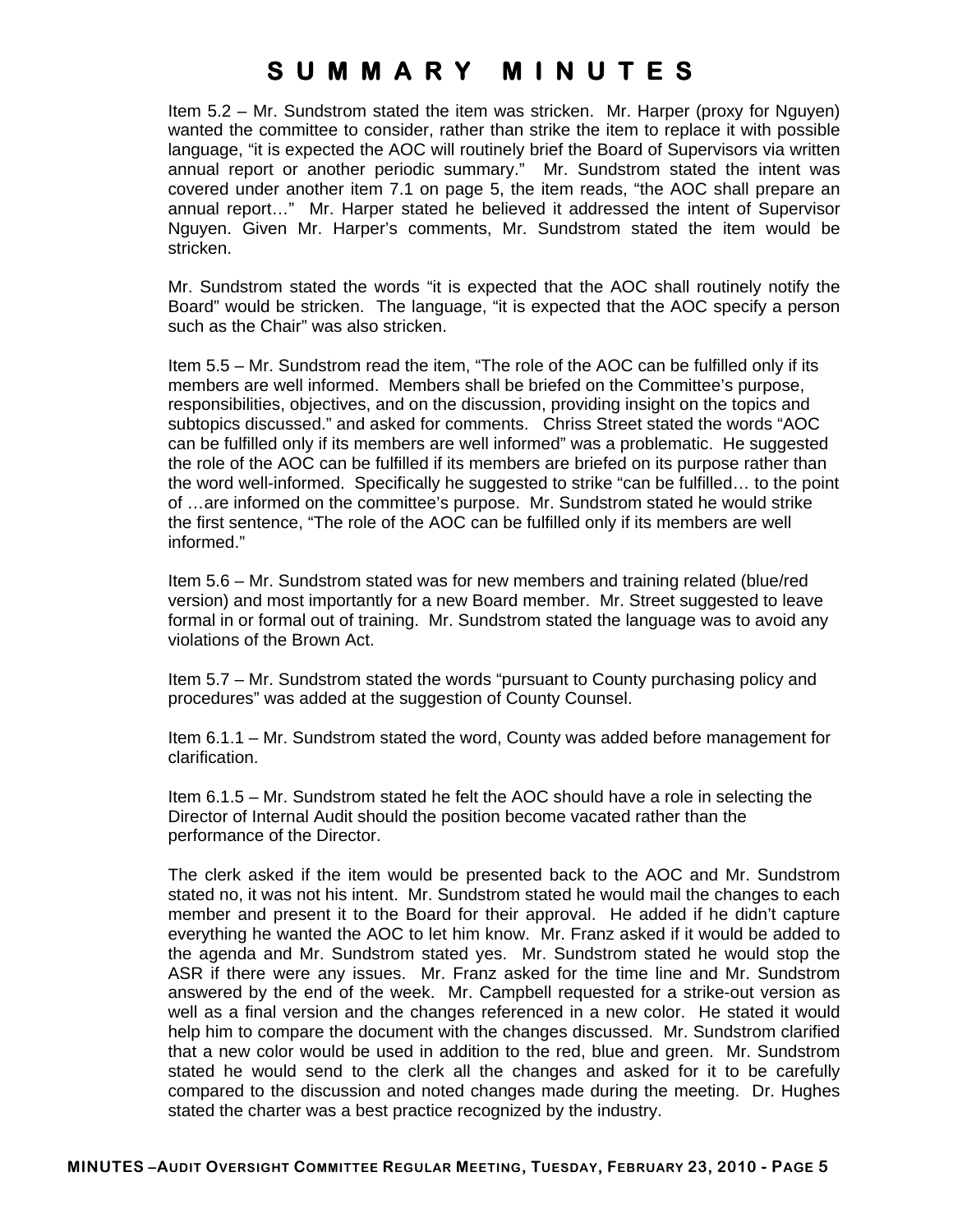7. Receive and approve Status of Peer Review for Internal Audit Department for the year ending 06/30/10. **Received**

Dr. Hughes stated professional standards required the Internal Audit Department to subject themselves to a Peer Review every three years. Three years ago, the AOC directed the IAD to participate in the California County Chief Auditor's Association Peer Review Program. The 58 counties in California meet quarterly under this organization and they set up the Peer Review program to accomplish two objectives: the expertise most familiar with county audit functions were brought to bear in Peer Review process and to make it affordable. Three years ago the County of Riverside came in and performed the last Peer Review at no cost. In exchange for the service, IAD performed a Peer Review for the County of San Bernardino. Dr. Hughes the next IAD Peer Review would be conducted by the County of San Diego during the summer of 2010. He stated the reviews were not reciprocal or it would give the appearance of bias. Dr. Hughes stated the Peer Review answers the question "who audits the auditors." He added the Peer Review would give the AOC an independent confirmation of the quality of our audits which spoke to the integrity of the function and the confidence of the oversight provided by the AOC. Mr. Campbell asked how the County of San Bernardino performed. Mr. Campbell asked for a copy for the Peer Review for the County of San Bernardino. Mr. Campbell stated that OCTA had their first Peer Review and although it wasn't as clean as IAD, it was something they were pleased with.

Mr. Sundstrom noted that his internal audit function would have a peer review done this year too. Dr. Hughes offered assistance as needed. Mr. Sundstrom stated he felt it was important that he have a Peer Review done to provide a level of assurance to the AOC and Board as well as to the Auditor-Controller that his group also functioned as it should.

8. Receive and file semi-annual OC Fraud Hotline Activity Report dated January 11, 2010 **Received**

Dr. Hughes presented the hotline activity for the six month review period. He noted policies and procedures were in place since 1995. The procedures had been reviewed by County Counsel, the Grand Jury and the Peer Reviewers. In the reviews, it was determined IAD had adequate process and procedures and the IAD was in compliance with them. Dr. Hughes stated the existence of the hotline was communicated on the payroll website portal and posters were also disseminated countywide and through the County Connection.

Mr. Street stated he was confused by the process. He asked how IAD protected the confidentiality of a whistleblower. Dr. Hughes stated the complainant could request to remain anonymous or not. If they choose not to remain anonymous, it may be their anonymity would preclude a thorough investigation of the situation because it involved them specifically. Dr. Hughes stated that IAD did its best to provide anonymity but could not guarantee it given that IAD was not in complete control of material when circulation or distribution went beyond IAD control. He added if there also was a legal dimension the Hotline material could be obtained by subpoena.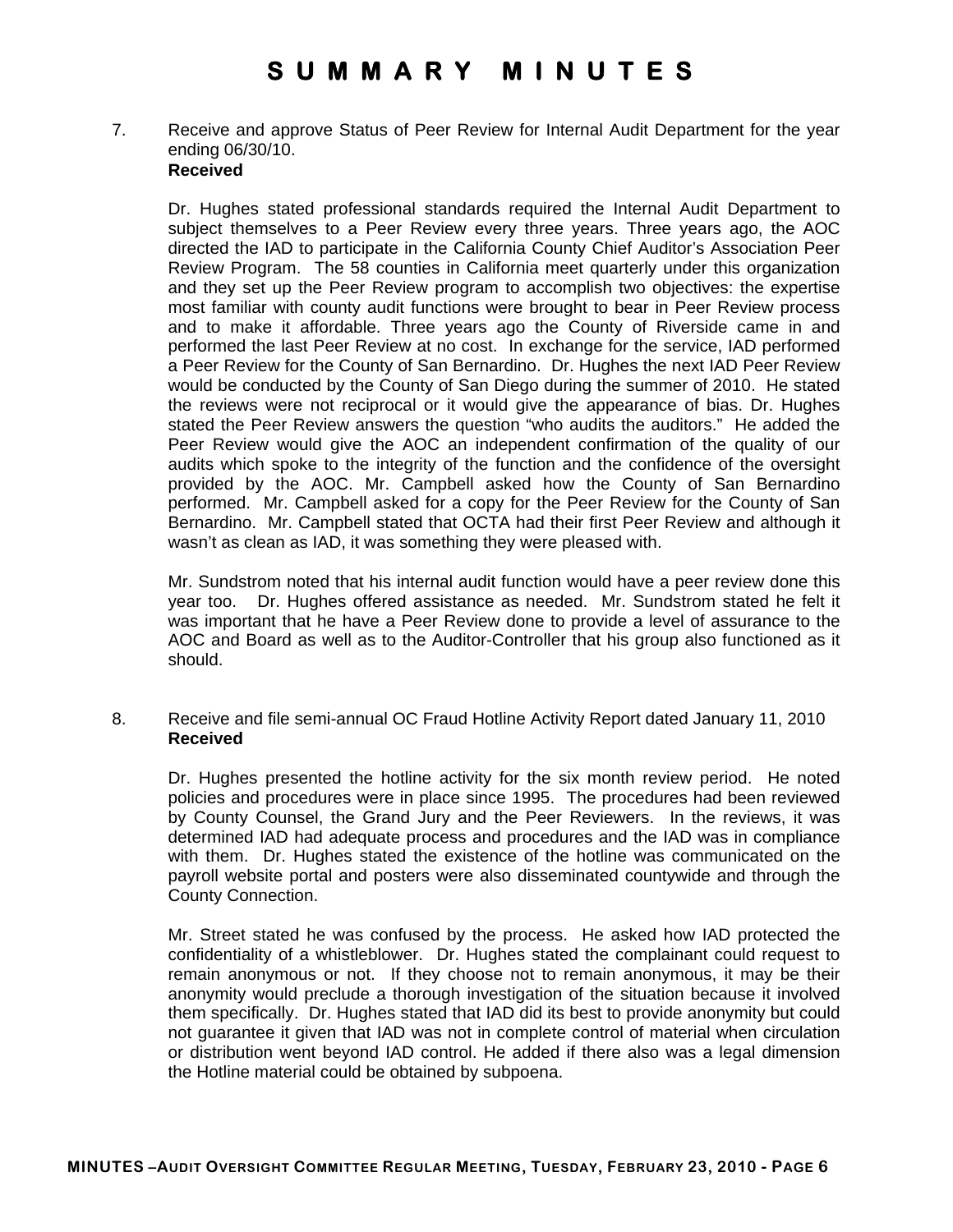Dr. Hughes stated the procedure was to notify the department head of the complaint for their review and investigation without editing the material. He added IAD did not have the resources to follow-up on all complaints, but would do so if requested by any Department. The Department, after their review, would then relay the results of the investigation. If IAD was satisfied the matter was not further pursued.

Mr. Street stated he felt the AOC should review the policy because he felt confidentiality was of concern. Dr. Hughes stated he welcomed anyone to look at the policy. IAD supports the preservation of confidentiality as much as possible.

Mr. Alan Marcum, Senior Audit Manager of Internal Audit Department responded to the confidentiality concern. He stated that if a complainant requested anonymity during the hotline process, nothing was released from the office that disclosed the individual's name. The ability to provide online reports was designed to protect the respondent if they chose that avenue to report fraud.

Mr. Sundstrom gave an example of a deputy department head contacted the hotline and reported his department head was using county resources to run a political campaign, and asked how the matter would be handled. Dr. Hughes responded that the credibility of the complainant was a factor and there was a difference between County employees blowing the whistle vs. an outside citizen blowing the whistle. If the individual was an employee and had credibility and given the processes and procedures then that was weighed and County Counsel would be contacted on how to proceed given the fact the allegation was about the Department Head from a credible source. In contrast a complaint from a citizen against an elected official where there was no knowledge of their credibility, the credibility of their claims would be evaluated against what the auditors knew to be the process and processes of the operation under complaint Citizens frequently made complaints about process and procedure that may not have any credibility. Dr. Hughes stated one-size didn't fit all. The process was designed to allow some individual judgment in assessing the merits of the case as well as IAD's degree of involvement. He noted that the key factor in managing the hotline was that it was handled in a timely manner and brought the appropriate level of expertise to bear. Dr. Hughes stated that he would be agreeable to have the processed reviewed again if needed. He added that in the course of all the cases in the past eleven years there had not been any problems.

Mr. Street requested the matter be discussed at the next meeting for an evaluation again. Dr. Hughes stated he was not opposed. Mr. Sundstrom requested the item be added to the agenda as well. Mr. Campbell suggested discussions between the Tax Collector and Internal Audit to discuss the specifics of Mr. Streets concerns.

9. Approve OC Internal Audit Department Status Report for Period July 1, 2009 through December 31, 2009, and approve Executive Summaries of Audit Finding Summaries for the Period July 1, 2009 through December 31, 2009 VOTE: Motion-Franz (proxy for Mauk), Second-Campbell, Sundstrom-Yes, Harper (proxy for Nguyen)-yes, Carlson-Yes **Approved**

Dr. Hughes addressed the committee about the status of the quarterly report on the audit plan activity. He spoke of the impact results of the furlough and directed audits by the Board and noted where changes were made because available hours were reduced.